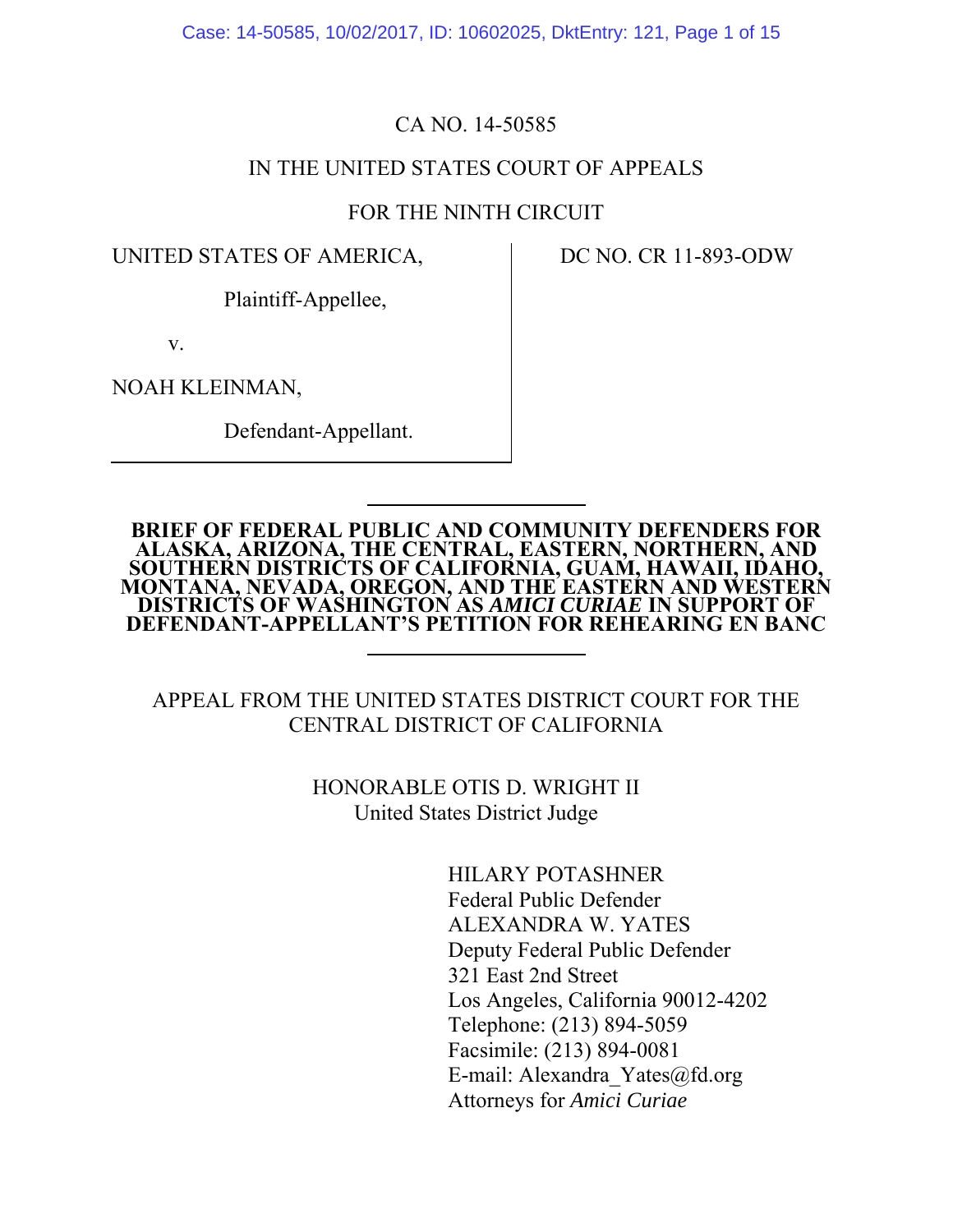# TABLE OF CONTENTS Page

| $\mathbf{I}$ . |           |                                                                |          |
|----------------|-----------|----------------------------------------------------------------|----------|
| II.            |           |                                                                |          |
| III.           |           |                                                                |          |
| IV.            |           |                                                                |          |
| $V_{\cdot}$    |           |                                                                |          |
|                | A.        | The Panel Held That a Defendant Has No Constitutional Right to |          |
|                | <b>B.</b> | The Supreme Court Recognizes a Defendant's Constitutional      |          |
| VI.            |           |                                                                | <b>Q</b> |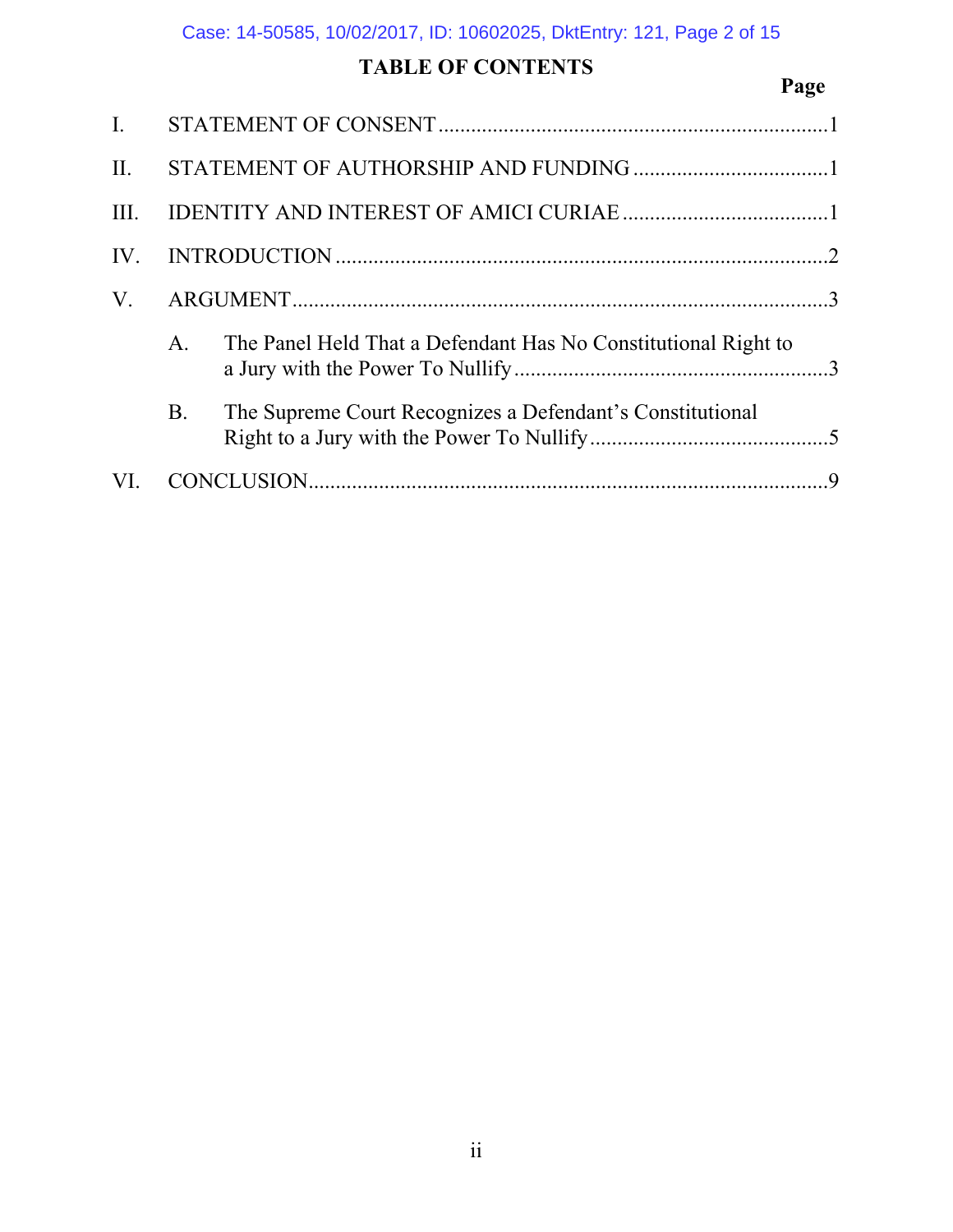# Case: 14-50585, 10/02/2017, ID: 10602025, DktEntry: 121, Page 3 of 15

# TABLE OF AUTHORITIES Page(s)

# **Federal Cases**

| Crawford v. Washington,        |
|--------------------------------|
| Cunningham v. California,      |
| Duncan v. Louisiana,           |
| Finn v. United States,         |
| Johnson v. Louisiana,          |
| Jones v. United States,        |
| Morris v. United States,       |
| Oregon v. Ice,                 |
| S. Union Co. v. United States, |
| United States v. Dougherty,    |
| United States v. Gaudin,       |
| United States v. Kleinman,     |
| United States v. Polizzi,      |
| United States v. Polouizzi,    |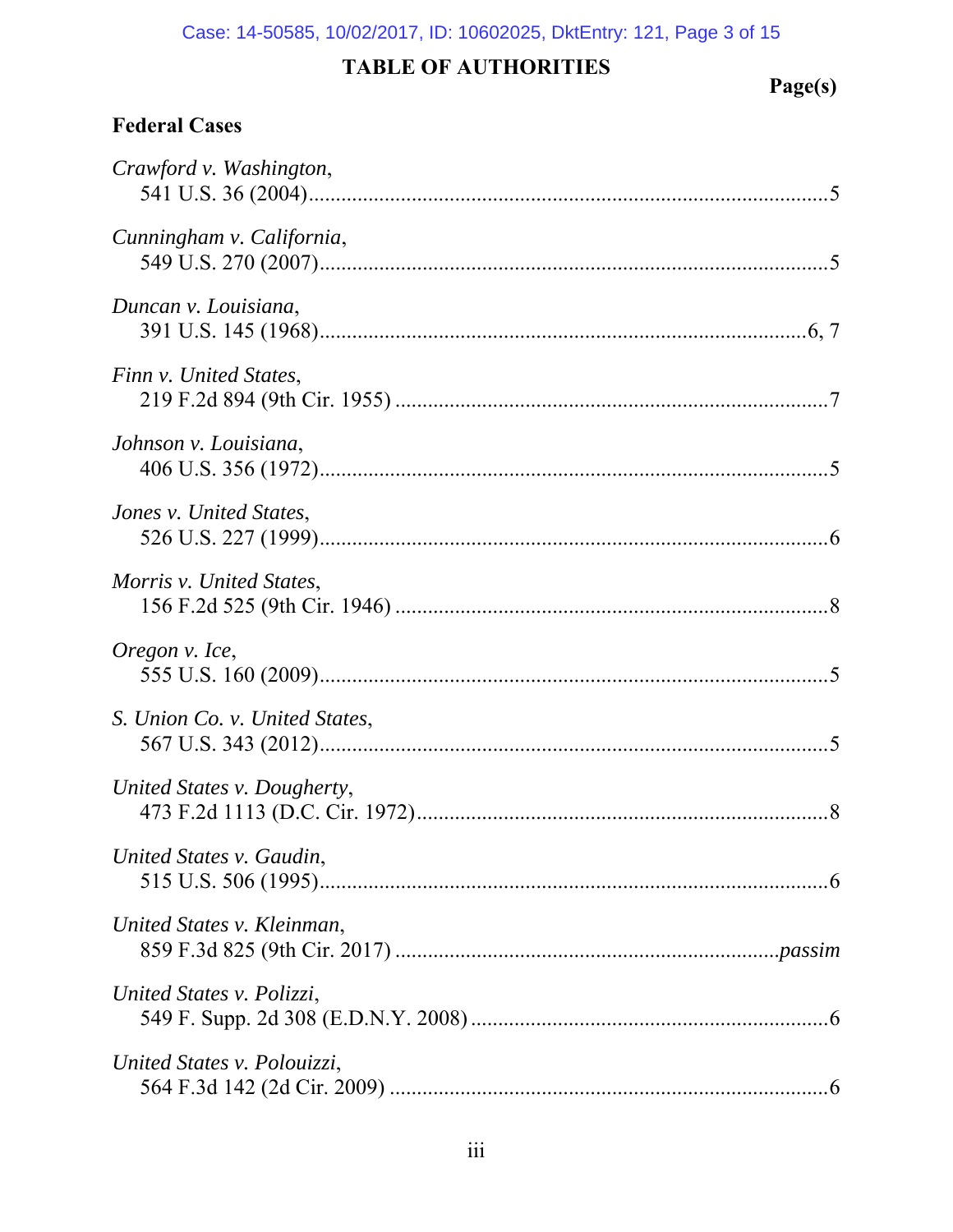#### Case: 14-50585, 10/02/2017, ID: 10602025, DktEntry: 121, Page 4 of 15

# TABLE OF AUTHORITIES Page(s)

# **Federal Cases**

| United States v. Powell,                                         |
|------------------------------------------------------------------|
| United States v. Simpson,                                        |
| <b>Federal Statutes</b>                                          |
|                                                                  |
| <b>Federal Rules</b>                                             |
|                                                                  |
|                                                                  |
| <b>Other Authorities</b>                                         |
| Akhil Reed Amar, Sixth Amendment First Principles, 84 Geo. L.J.  |
| Jenny E. Carroll, The Jury's Second Coming, 100 Geo. L.J. 657    |
| Thomas Regnier, Restoring the Founders' Ideal of the Independent |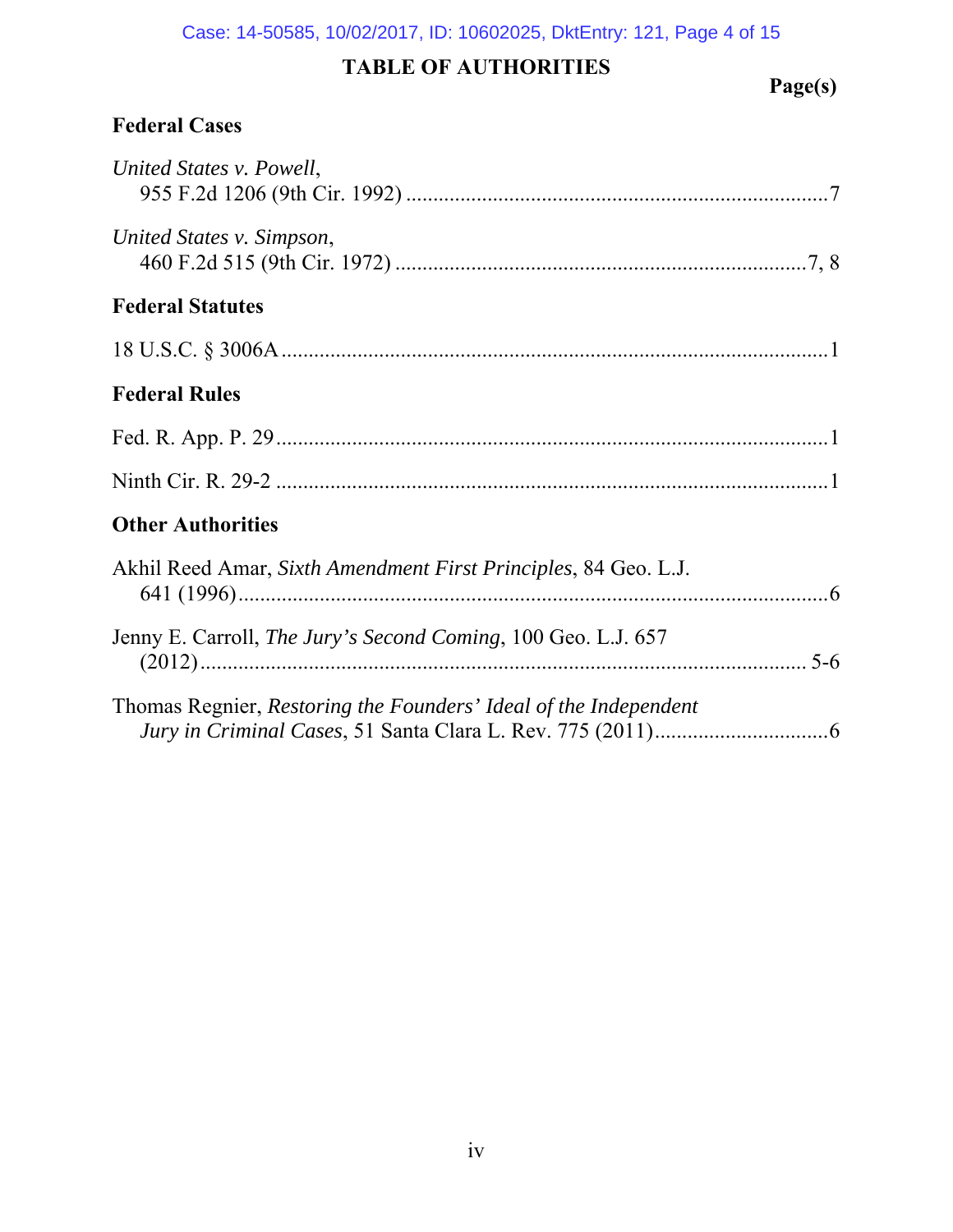#### **I. STATEMENT OF CONSENT**

All parties have consented to the filing of this brief.

#### **II. STATEMENT OF AUTHORSHIP AND FUNDING**

No party's counsel authored this brief in whole or in part. No party, party's counsel, or person, other than *Amici Curiae* and its counsel, contributed money to fund the preparation or submission of this brief.

### **III. IDENTITY AND INTEREST OF AMICI CURIAE**

Pursuant to Federal Rule of Appellate Procedure 29 and Ninth Circuit Rule 29-2, the Federal Public and Community Defenders for Alaska, Arizona, the Central, Eastern, Northern, and Southern Districts of California, Guam, Hawaii, Idaho, Montana, Nevada, Oregon, and the Eastern and Western Districts of Washington ("Ninth Circuit Defenders") submit this *amici curiae* brief in support of Defendant-Appellant Noah Kleinman's Petition for Rehearing and/or Rehearing En Banc. The Ninth Circuit Defenders represent indigent defendants in federal court in this Circuit pursuant to the Criminal Justice Act. *See* 18 U.S.C. § 3006A.

The Ninth Circuit Defenders have amassed significant experience related to the anti-nullification-instruction issue presented in the petition for rehearing. They expect the Court's decision on this matter to impact instructions in every federal criminal case in the Circuit where the possibility of nullification arises. As the institutional defenders for the fourteen districts of the Ninth Circuit, the Ninth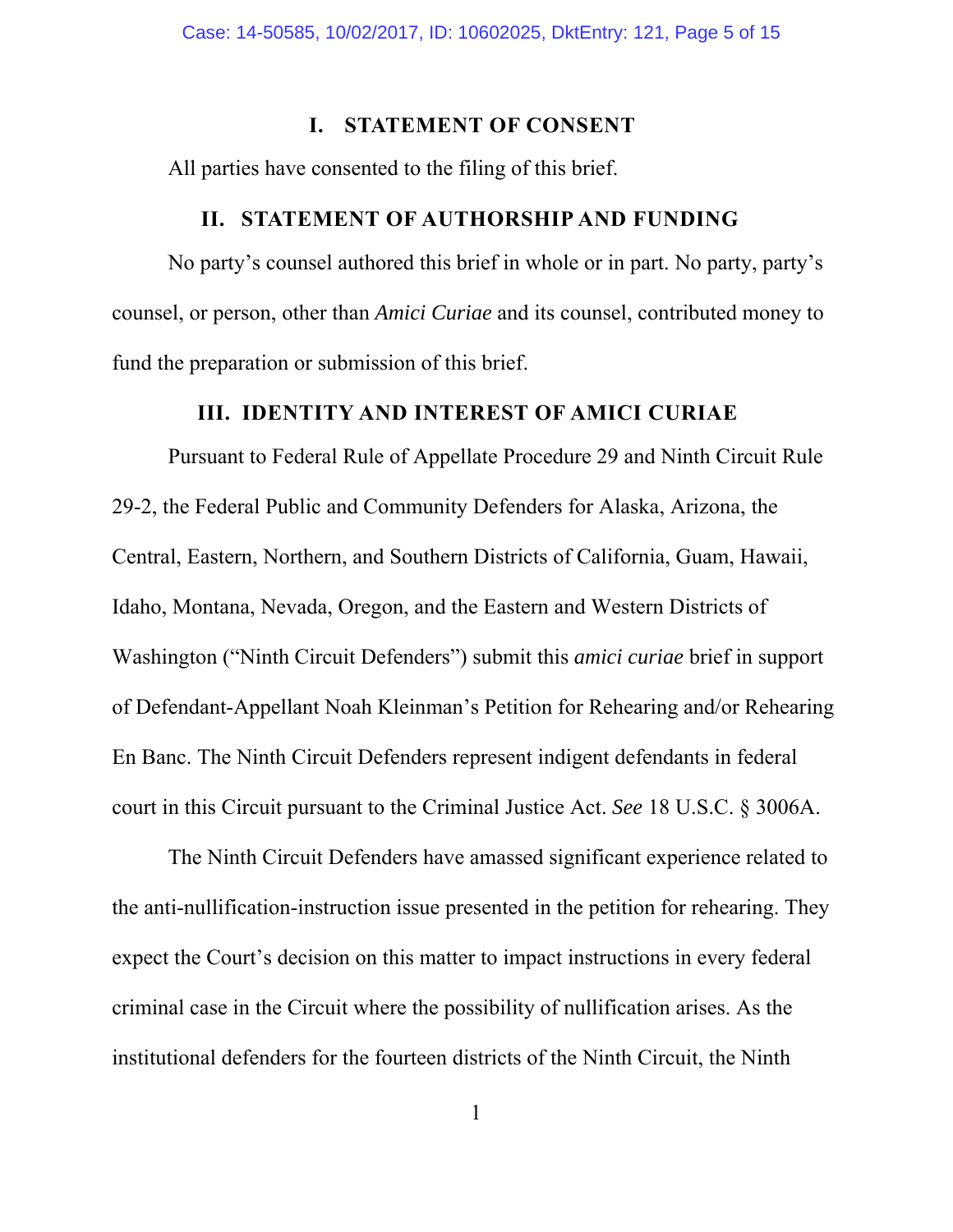Circuit Defenders have a unique interest in, and a well-developed perspective on, the issue presented in this case.

## **IV. INTRODUCTION**

Noah Kleinman operated medical marijuana dispensaries in California, where doing so is legal. State prosecutors declined to pursue criminal charges against him, based on California's medical marijuana laws. But federal prosecutors were undeterred; they sought and obtained convictions and a sentence of more than seventeen years in prison. *See United States v. Kleinman*, 859 F.3d 825, 830-31 (9th Cir. 2017).

This is precisely the sort of case where our Founding Fathers might have envisioned a jury exercising its power to nullify. Indeed, a three-judge panel of the Court recognized that Kleinman's jury had a "well established . . . power to nullify," a "power . . . protected by freedom from recrimination or sanction." *Id.* at 835 (emphasis and internal quotation marks omitted). But the district court stripped the jury of that undisputed power when it gave a coercive anti-nullification instruction that implied jurors could be punished for nullifying and that a nullification-based acquittal would be invalid. *See id.* at 836-37. This, the panel held, was error. *See id.* at 843.

And yet, the panel gave Kleinman no relief, on the faulty premise that "depriving a defendant of a jury that is able to nullify is plainly not a constitutional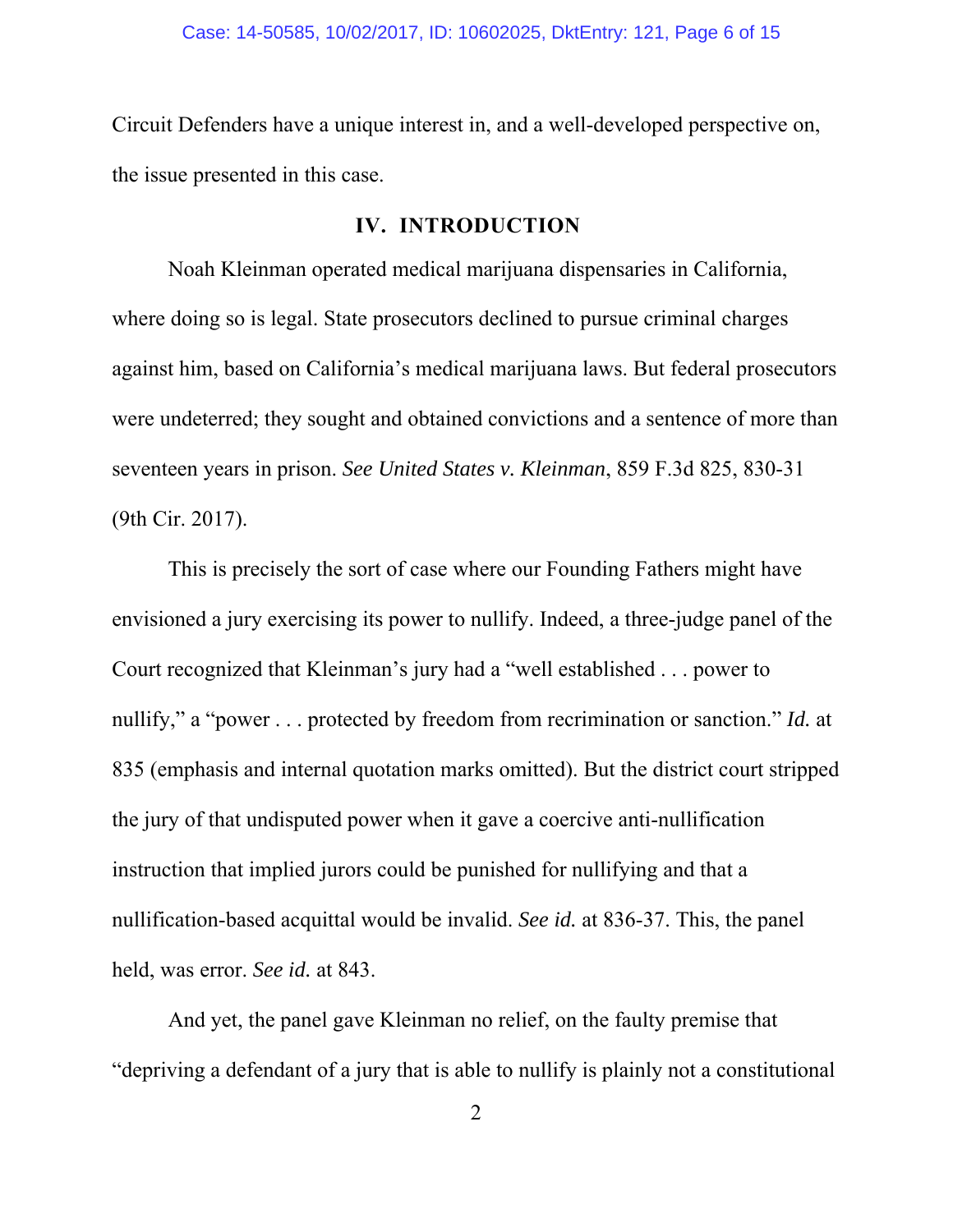violation." *Id.* at 837. That holding flies in the face of Supreme Court cases that interpret the Sixth Amendment as the Founders did—to guarantee to every defendant a criminal jury with the power to nullify.

Because this case presents a question of exceptional importance, and because the panel's resolution of that question conflicts with binding Supreme Court precedent, this Court should grant Kleinman's petition for rehearing.

# **V. ARGUMENT**

The three-judge panel that decided this case overlooked relevant Supreme

Court precedent, and issued a decision at odds with that controlling authority. The

Court should correct this mistake.

# **A. The Panel Held That a Defendant Has No Constitutional Right to a Jury with the Power To Nullify**

Upon finding error in the district court's anti-nullification instruction, $<sup>1</sup>$  the</sup>

panel turned to possible relief. "Kleinman argue[d] that the jury instructions were

You cannot substitute your sense of justice, whatever that means, for your duty to follow the law, whether you agree with it or not. It is not for you to determine whether the law is just or whether the law is unjust. That cannot be your task. There is no such thing as valid jury nullification. You would violate your oath and the law if you willfully brought a verdict contrary to the law given to you in this case.

 $\begin{array}{c}\n\hline\n\end{array}$  $<sup>1</sup>$  The court's instruction was:</sup>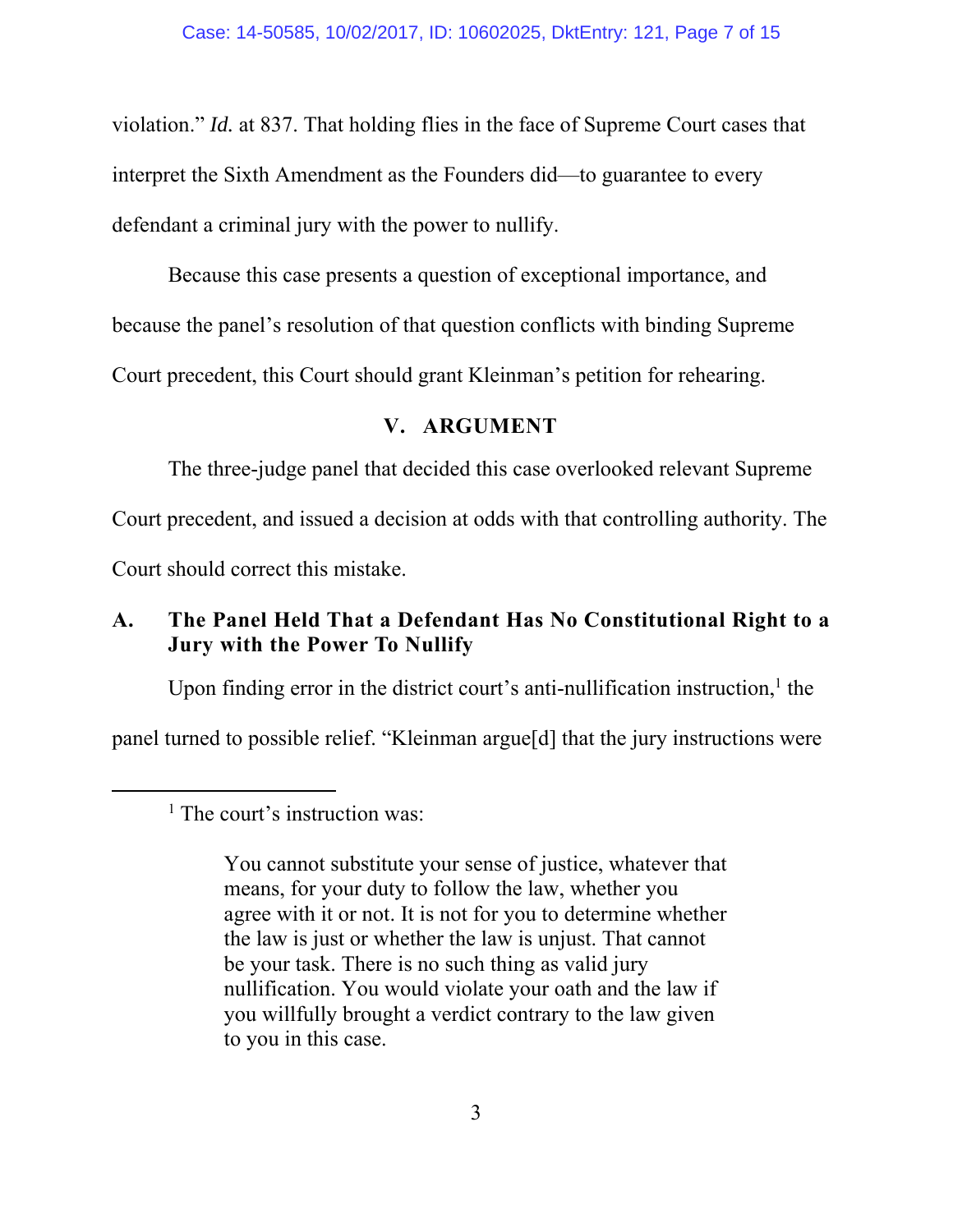#### Case: 14-50585, 10/02/2017, ID: 10602025, DktEntry: 121, Page 8 of 15

structural error, not subject to review for harmlessness, because they deprived him of his right to trial by jury." *Kleinman*, 859 F.3d at 837. The panel's sole basis for rejecting that argument was its conclusion that Kleinman did not have any right to a jury with the power to nullify:

> However, for the error to be structural, it must have deprived Kleinman of a constitutional right. There is no constitutional right to jury nullification, so depriving a defendant of a jury that is able to nullify is plainly not a constitutional violation.

*Id.* at 837. The panel found the instructional error harmless using similar logic:

It is not fundamentally unfair for a defendant to be tried by a jury that is not fully informed of the power to nullify, or even that is stripped of the power to nullify, because there is no right to nullification. . . . Thus, the error was not structural and was harmless.

*Id.* at 837-38.

-

In sum, the panel found no constitutional right to a jury with the power to nullify. However, as discussed below, a defendant's right to trial by jury includes the right to a jury with the power to nullify, just as it did at the time our country ratified the Sixth Amendment. By stripping Kleinman's jury of that power, the district court deprived him of a constitutional right.

*Kleinman*, 859 F.3d at 835.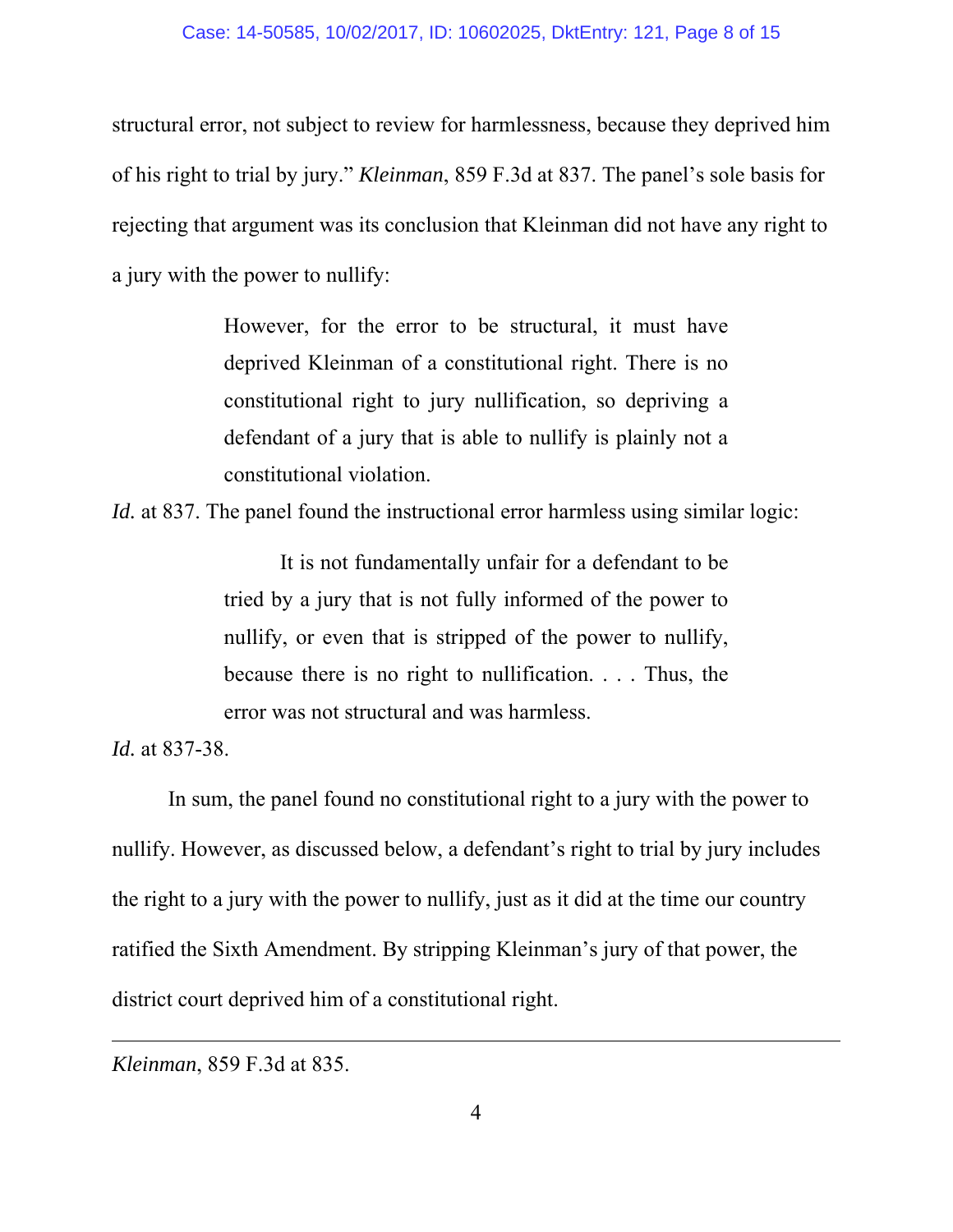# **B. The Supreme Court Recognizes a Defendant's Constitutional Right to a Jury with the Power To Nullify**

The Supreme Court repeatedly has emphasized that appellate courts must "examine the historical record" in addressing Sixth Amendment claims, "because the scope of the constitutional jury right must be informed by the historical role of the jury at common law." *S. Union Co. v. United States*, 567 U.S. 343, 353 (2012) (internal quotation marks omitted); *see Oregon v. Ice*, 555 U.S. 160, 170 (2009); *Cunningham v. California*, 549 U.S. 270, 281-82 (2007); *see also Johnson v. Louisiana*, 406 U.S. 356, 370-71 (1972) (Powell, J., concurring) ("The reasoning that runs throughout this Court's Sixth Amendment precedents is that, in amending the Constitution to guarantee the right to jury trial, the framers desired to preserve the jury safeguard as it was known to them at common law."). Thus, "the salient question" for this Court in deciding whether Kleinman had a constitutional right to a jury with the power to nullify "is what role the jury played in prosecutions" at the time of the Founding. *S. Union Co.*, 567 U.S. at 354; *cf. Crawford v. Washington*, 541 U.S. 36, 42-69 (2004) (taking similar originalist approach to determine meaning of Sixth Amendment's Confrontation Clause).

As numerous scholars have explained, cases of jury nullification were celebrated at common law and front and center in the minds of the Founders who drafted and ratified the Sixth Amendment. *See, e.g.*, Jenny E. Carroll, *The Jury's*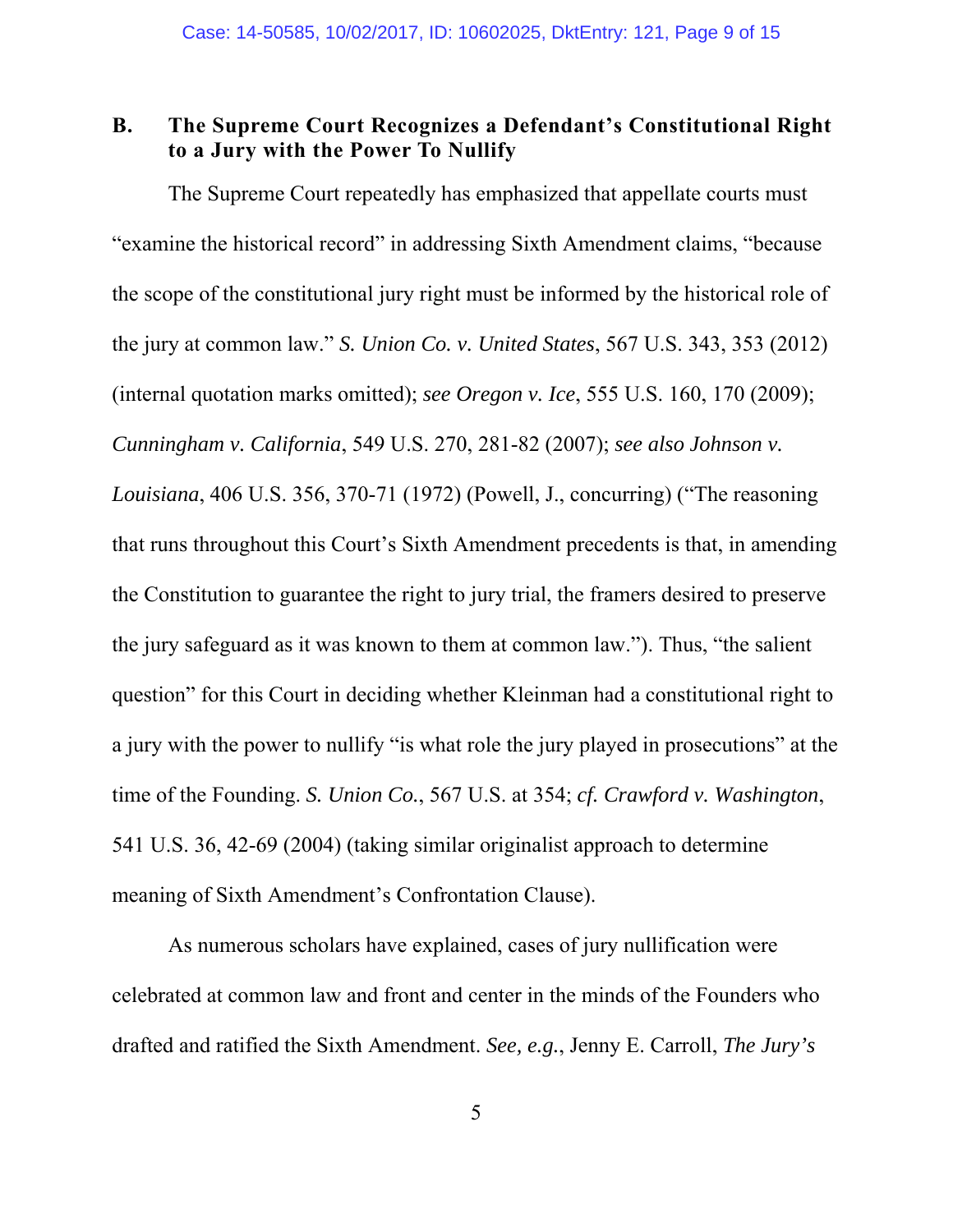*Second Coming*, 100 Geo. L.J. 657, 663-75 (2012); Thomas Regnier, *Restoring the Founders' Ideal of the Independent Jury in Criminal Cases*, 51 Santa Clara L. Rev. 775, 775-807 (2011); Akhil Reed Amar, *Sixth Amendment First Principles*, 84 Geo. L.J. 641, 681-86 (1996); *see also United States v. Polizzi*, 549 F. Supp. 2d 308, 404-21 (E.D.N.Y. 2008), *rev'd sub. nom. United States v. Polouizzi*, 564 F.3d 142 (2d Cir. 2009). Indeed, it is largely undisputed that when "[t]he Sixth Amendment was adopted in 1791 . . . [i]t was then understood that the jury had the power to refuse to convict even if the facts and law indicated guilt," i.e., to nullify. *Polizzi*, 549 F. Supp. 2d at 405.

And so it is no surprise that the Supreme Court has recognized the Framers adopted the Sixth Amendment's right to trial by jury with the knowledge and intent that the jury, and jury nullification specifically, would serve as "the grand bulwark" to protect defendants from overzealous prosecutions by the government. *Jones v. United States*, 526 U.S. 227, 246 (1999) (internal quotation marks omitted); *see id.* at 244-48; *United States v. Gaudin*, 515 U.S. 506, 510-15 (1995); *Duncan v. Louisiana*, 391 U.S. 145, 151-58 (1968). Nor is it remarkable that the Court has lauded "the historical and *constitutionally guaranteed right* of criminal defendants to demand that the jury decide guilt or innocence on every issue," including "find[ing] a verdict of guilty or not guilty as their own consciences may direct." *Gaudin*, 515 U.S. at 513-14 (emphasis added) (internal quotation marks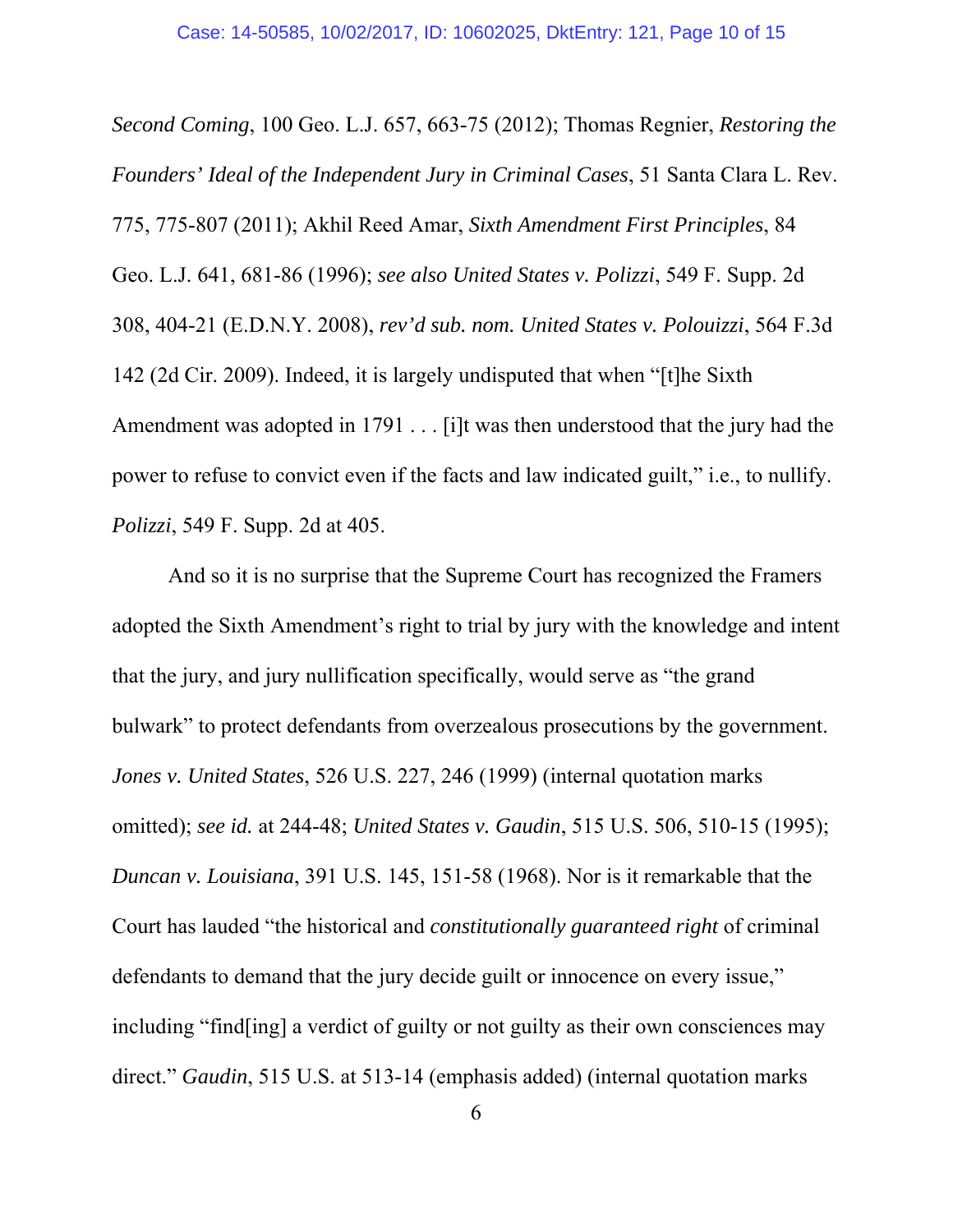omitted). For as the Court has explained, "when juries differ with the result at which the judge would have arrived, it is usually because they are serving some of the very purposes for which they were created and for which they are now employed." *Duncan*, 391 U.S. at 157. The Court has never retreated from its position that a defendant's right to a jury encompasses the right to a jury with the power to nullify.

That power to nullify need not be explained to a sitting jury—or at least that is what this Court (though not the Supreme Court) has held. *See United States v. Powell*, 955 F.2d 1206, 1212-13 (9th Cir. 1992) (as amended); *United States v. Simpson*, 460 F.2d 515, 518-20 (9th Cir. 1972). This Court, like the Supreme Court, nonetheless accepts that nullification is a valuable, sometimes desirable outcome, and that trial courts must not interfere with the jury's power to nullify. *See Simpson*, 460 F.2d at 519 & n.11 (discussing desirability of occasional exercise of jury's "freedom to grant acquittals against the law" and citing early nullification cases as examples of "how well our society's interests have been served by acquittals resulting from application by the jurors of their collective conscience and sense of justice"); *Finn v. United States*, 219 F.2d 894, 900 (9th Cir. 1955) ("Of course, in a criminal case a jury has the power to fly in the teeth of the evidence and the law and acquit a defendant; that is something that cannot be taken away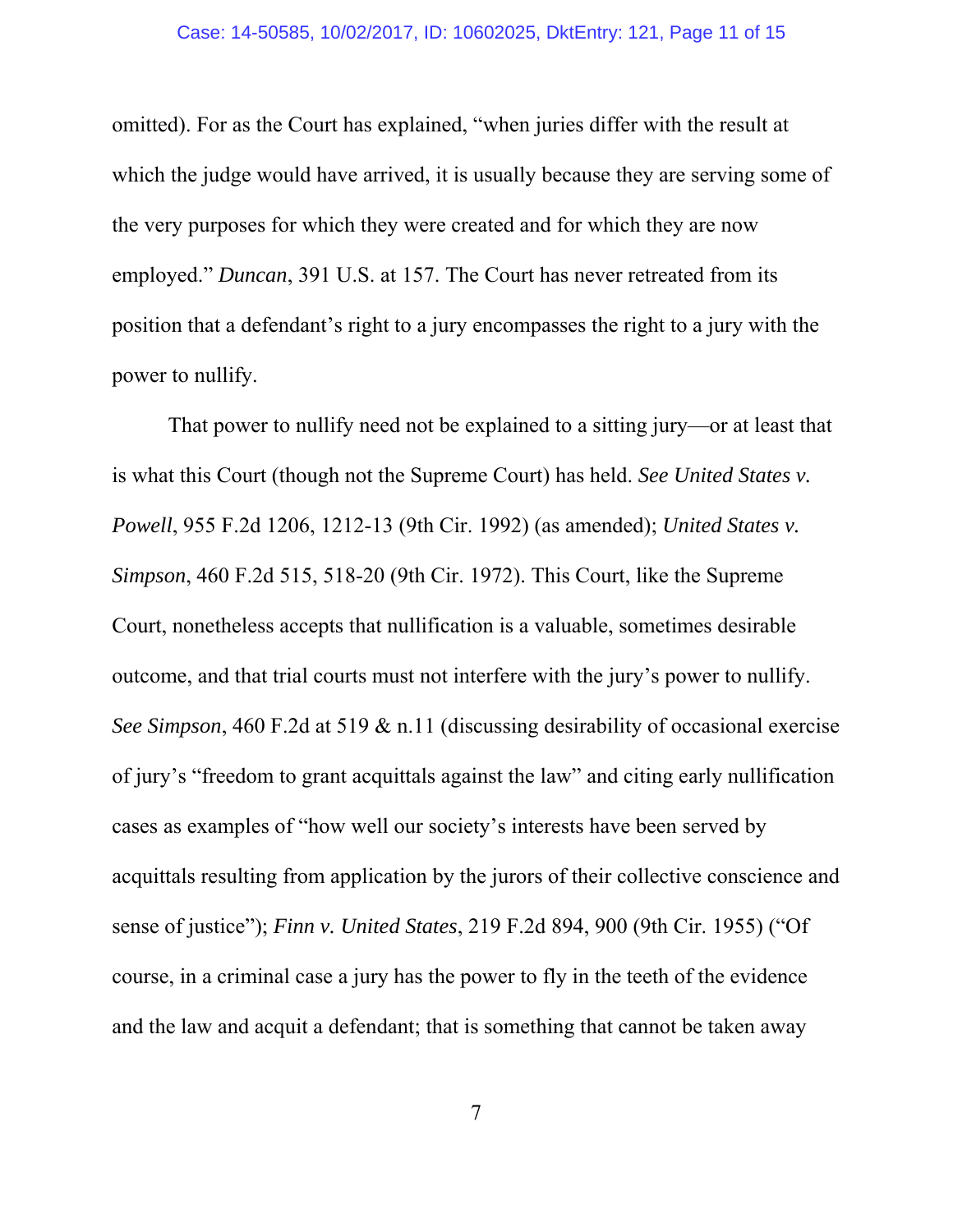from it."); *Morris v. United States*, 156 F.2d 525, 528-32 (9th Cir. 1946) (rejecting encroachment on jury's traditional role, including power to nullify, by trial courts).

Pro-nullification instructions are unnecessary only because, even in their absence, "jurors often reach 'conscience' verdicts without being instructed that they have the power to do so" and "American judges have generally avoided such interference as would divest juries of their power to acquit an accused, even though the evidence of his guilt may be clear." *Simpson*, 460 F.2d at 520; *see United States v. Dougherty*, 473 F.2d 1113, 1130-37 (D.C. Cir. 1972). Thus, in the usual case, "the existing safeguards"—the jury's independent role in the judicial system and courts' non-interference with this role—"are adequate" to protect a defendant's right to a jury with the power to nullify. *See Simpson*, 460 F.2d at 520.

In *Kleinman*, the district court disrupted that delicate balance by issuing an anti-nullification instruction that the panel acknowledged was improper. Under Supreme Court precedent, that interference with the jury's power to nullify deprived Kleinman of his Sixth Amendment right to trial by jury. The panel's holding otherwise conflicts with that precedent and must be corrected.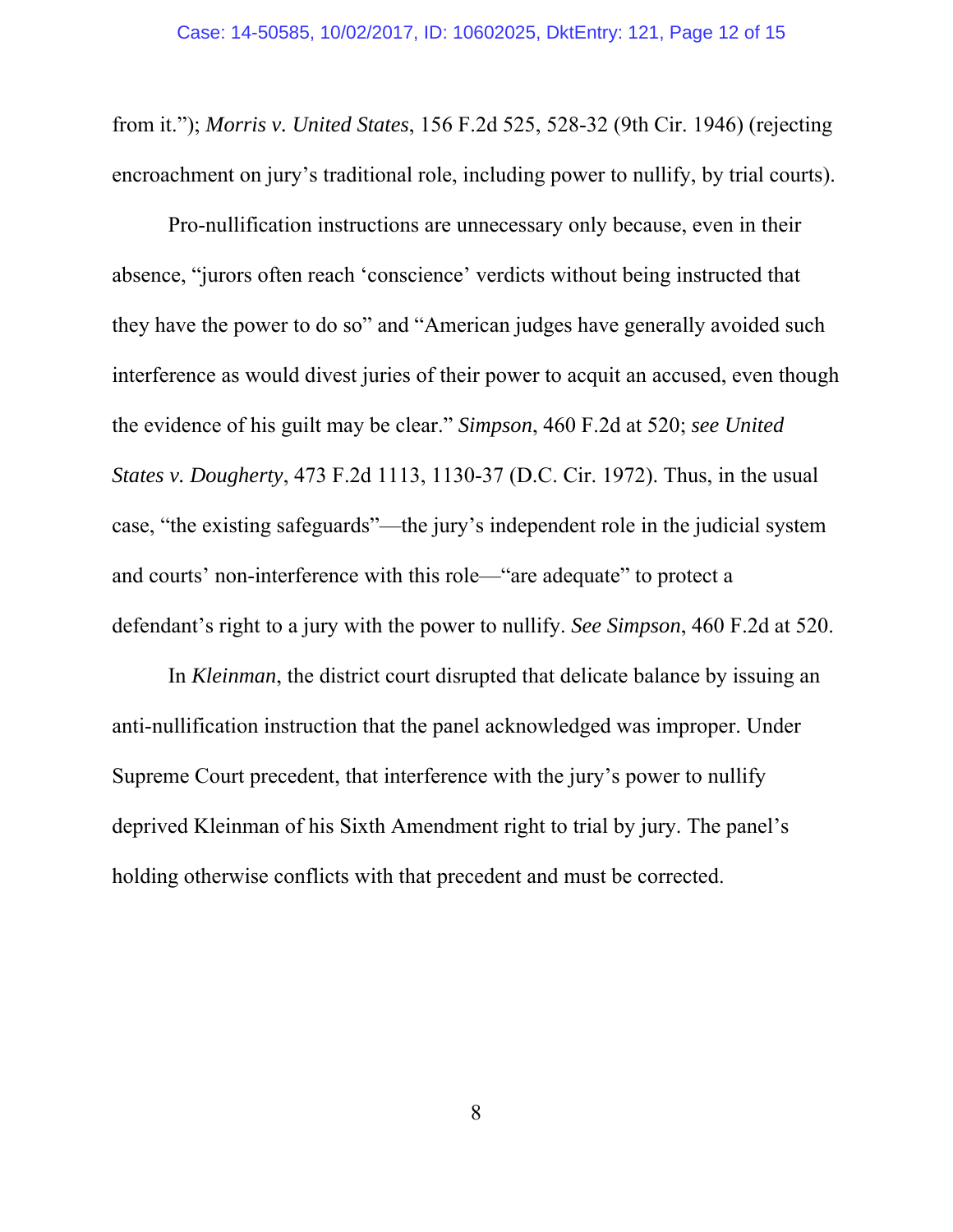# **VI. CONCLUSION**

For the foregoing reasons, *Amici Curiae* Federal Public and Community Defenders for Alaska, Arizona, the Central, Eastern, Northern, and Southern Districts of California, Guam, Hawaii, Idaho, Montana, Nevada, Oregon, and the Eastern and Western Districts of Washington urge this Court to grant rehearing in this case. $2$ 

Respectfully submitted,

HILARY POTASHNER Federal Public Defender for the Central District of California

DATED: October 2, 2017 By *s/ Alexandra W. Yates* ALEXANDRA W. YATES Deputy Federal Public Defender

Attorneys for *Amici Curiae* 

 <sup>2</sup> *Amici Curiae* also join and support Kleinman's additional arguments, set forth in his petition for rehearing, on why his case merits further review.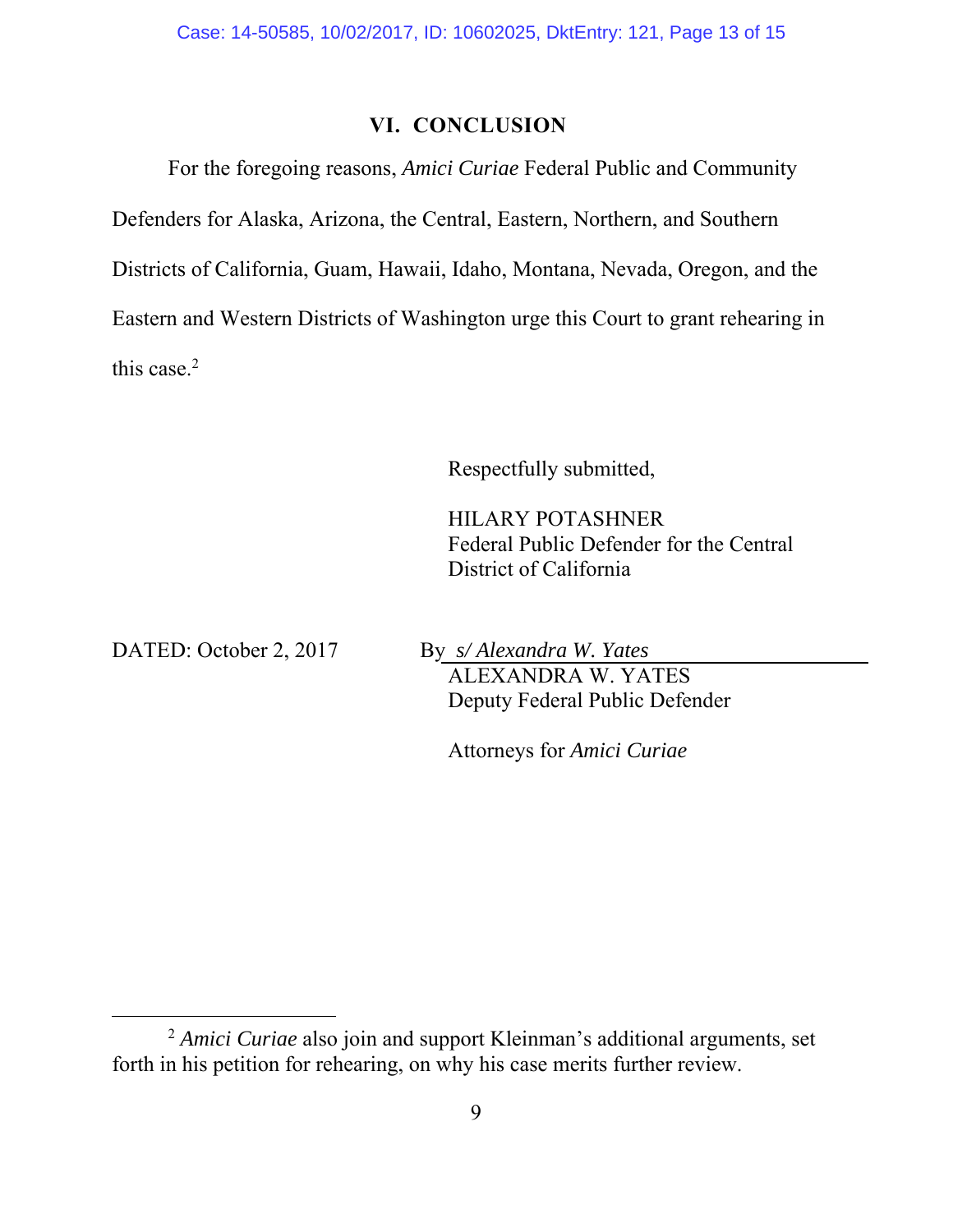# **CERTIFICATE OF COMPLIANCE**

I certify that pursuant to Circuit Rule  $29-2(c)(2)$ , the attached brief is proportionately spaced, has a typeface of 14 points or more, and contains 1909 words.

DATED: October 2, 2017 By *s/ Alexandra W. Yates*

ALEXANDRA W. YATES